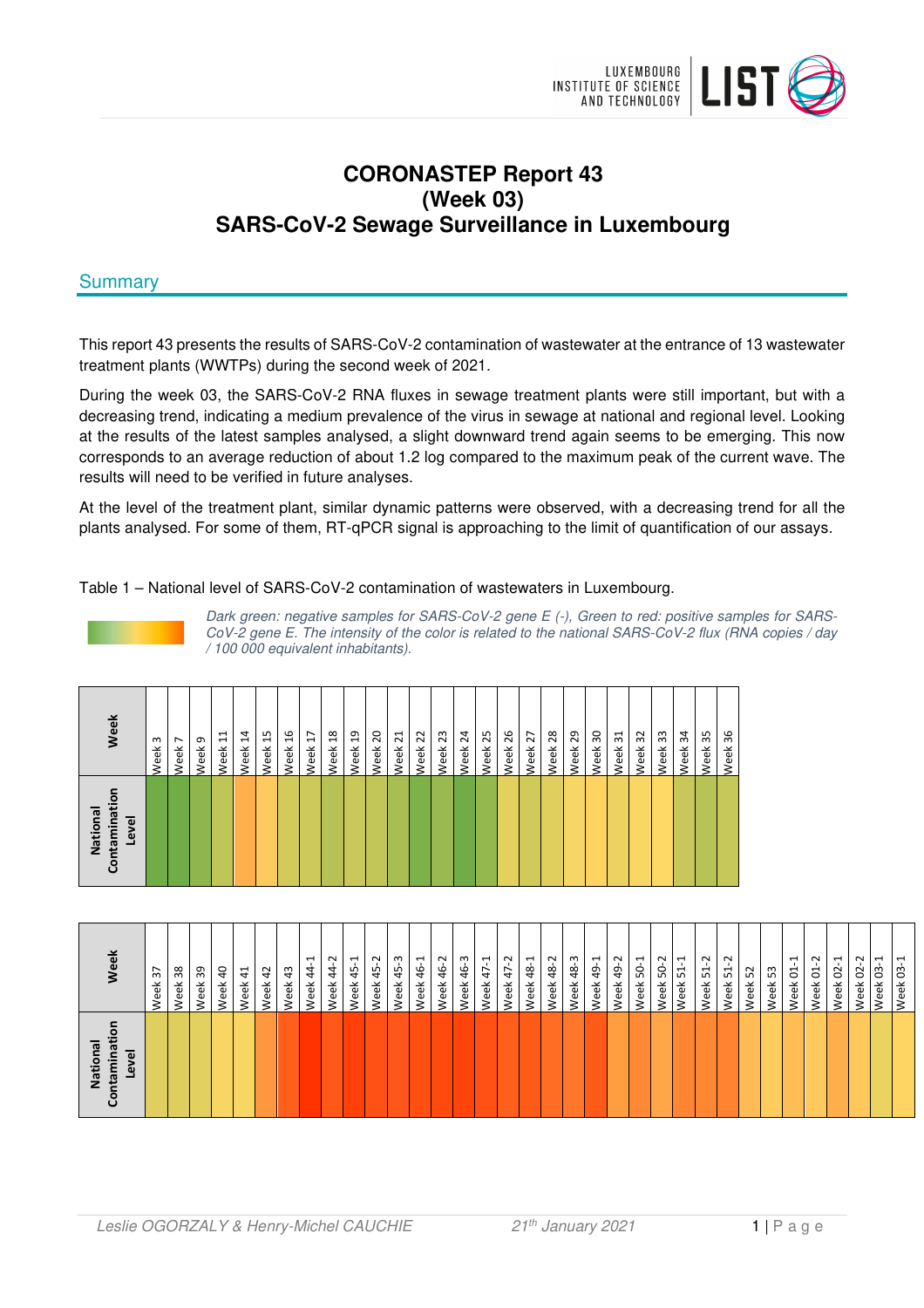

Figure 1a – RT-qPCR quantification time-course monitoring of SARS-CoV-2 (E gene) in Luxembourgish wastewater samples from December 2019 to January 2021. Grey squares: daily-confirmed cases for Luxembourgish residents (https://data.public.lu/fr/datasets/donnees-covid19/), Blue dots: cumulative SARS-CoV-2 flux (RNA copies / day / 100 000 equivalent inhabitants).



Figure 1b – Close-up of Figure 1a showing results from September 1<sup>st</sup> on.

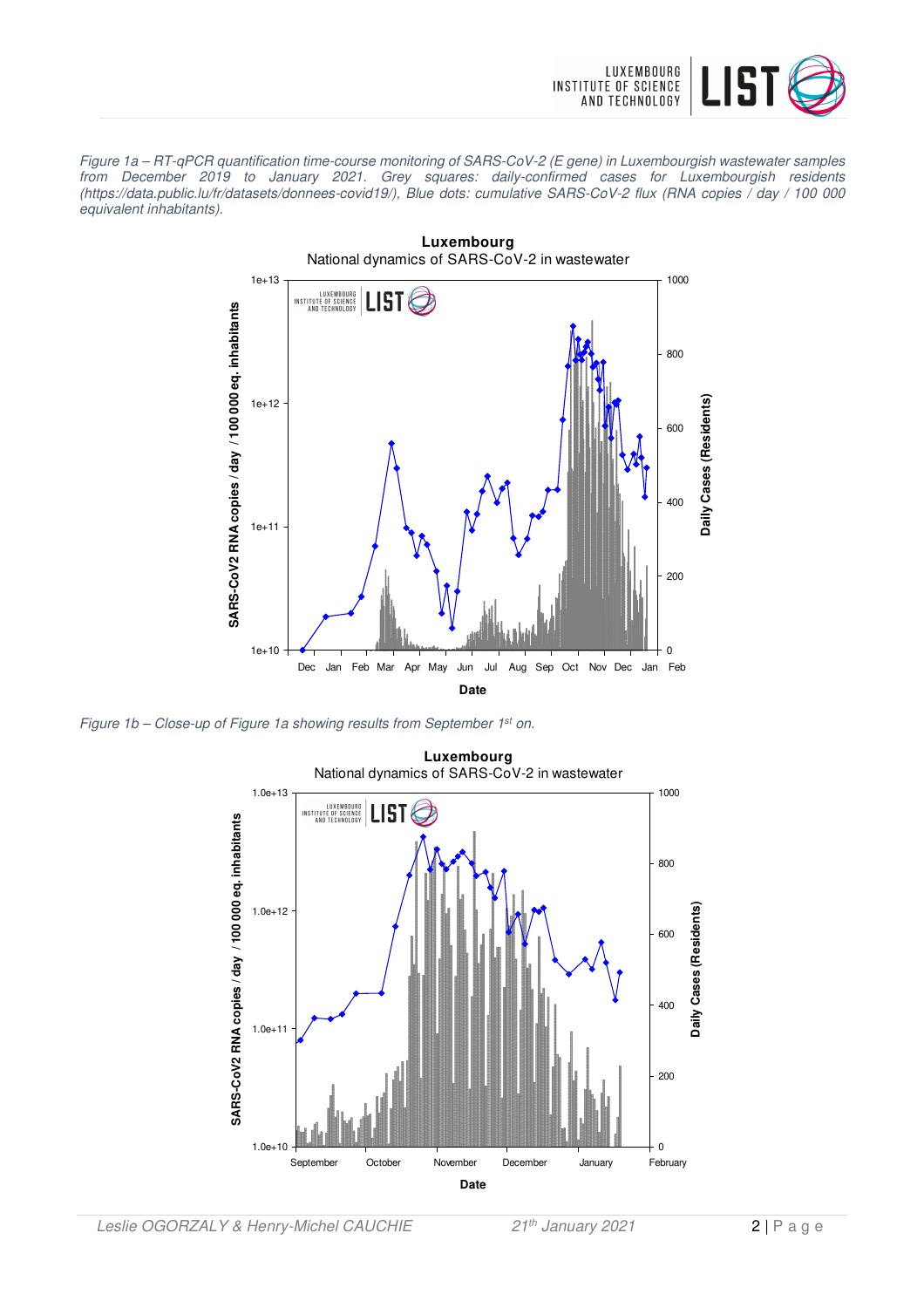

Table 2 - Level of SARS-CoV-2 contamination of each analyzed wastewater treatment plant in Luxembourg during the second wave. BEG: Beggen, BET: Bettembourg, SCH: Schifflange, BLE: Bleesbruck, MER: Mersch, PET: Pétange, HES: Hespèrange, ECG: Echternach, UEB: Uebersyren, GRE: Grevenmacher, TRO: Troisvierges, BOE: Boevange sur Attert, WIL: Wiltz



Dark green: negative samples for SARS-CoV-2 gene E (-), Green to red: positive samples for SARS-CoV-2 gene E. The intensity of the color is related to the RT-qPCR signal (Ct values) Grey boxes: no data

|             |        |                                         |         |            |         |                                   |         |                        |         |         |         |         |                    | 2020 |         |         |                    |         |         |         |         |                    |  |         |                         |         |         |         | 2021    |         |         |           |           |                       |                             |           |           |           |           |           |                        |           |           |                                      |           |                                      |           |               |                    |               |           |           |  |                                     |  |
|-------------|--------|-----------------------------------------|---------|------------|---------|-----------------------------------|---------|------------------------|---------|---------|---------|---------|--------------------|------|---------|---------|--------------------|---------|---------|---------|---------|--------------------|--|---------|-------------------------|---------|---------|---------|---------|---------|---------|-----------|-----------|-----------------------|-----------------------------|-----------|-----------|-----------|-----------|-----------|------------------------|-----------|-----------|--------------------------------------|-----------|--------------------------------------|-----------|---------------|--------------------|---------------|-----------|-----------|--|-------------------------------------|--|
|             |        | <b>Second wave</b><br><b>First wave</b> |         |            |         |                                   |         |                        |         |         |         |         |                    |      |         |         |                    |         |         |         |         |                    |  |         |                         |         |         |         |         |         |         |           |           |                       |                             |           |           |           |           |           |                        |           |           |                                      |           |                                      |           |               |                    |               |           |           |  |                                     |  |
| <b>NWTP</b> | Week 9 | $\Xi$<br>Week                           | Week 14 | 15<br>Week | Week 16 | Week 18<br>$\overline{1}$<br>Week | Week 19 | 0 <sup>2</sup><br>Week | Week 21 | Week 22 | Week 23 | Week 24 | Week 25<br>Week 26 |      | Week 27 | Week 28 | Week 29<br>Week 30 | Week 31 | Week 32 | Week 33 | Week 34 | Week 35<br>Week 36 |  | Week 37 | 38<br>Week <sup>3</sup> | Week 39 | Week 40 | Week 41 | Week 42 | Week 43 | Week 44 | Week 44-2 | Week 45-1 | Week 45-2<br>Week 45- | Week 46-1<br>m <sub>1</sub> | Week 46-2 | Week 46-3 | Week 47-1 | Week 47-2 | Week 48-1 | Week 48-2<br>Week 48-3 | Week 49-1 | Week 49-2 | $\overline{\phantom{0}}$<br>Week 50- | Week 50-2 | $\overline{\phantom{0}}$<br>Week 51- | Week 51-2 | m<br>Week 51- | Week 53<br>Week 52 | Н<br>Week 01- | Week 01-2 | Week 02-1 |  | Week 02-2<br>Week 03-1<br>Week 03-2 |  |
| <b>BEG</b>  |        |                                         |         |            |         |                                   |         |                        |         |         |         |         |                    |      |         |         |                    |         |         |         |         |                    |  |         |                         |         |         |         |         |         |         |           |           |                       |                             |           |           |           |           |           |                        |           |           |                                      |           |                                      |           |               |                    |               |           |           |  |                                     |  |
| <b>BET</b>  |        |                                         |         |            |         |                                   |         |                        |         |         |         |         |                    |      |         |         |                    |         |         |         |         |                    |  |         |                         |         |         |         |         |         |         |           |           |                       |                             |           |           |           |           |           |                        |           |           |                                      |           |                                      |           |               |                    |               |           |           |  |                                     |  |
| <b>SCH</b>  |        |                                         |         |            |         |                                   |         |                        |         |         |         |         |                    |      |         |         |                    |         |         |         |         |                    |  |         |                         |         |         |         |         |         |         |           |           |                       |                             |           |           |           |           |           |                        |           |           |                                      |           |                                      |           |               |                    |               |           |           |  |                                     |  |
| <b>BLE</b>  |        |                                         |         |            |         |                                   |         |                        |         |         |         |         |                    |      |         |         |                    |         |         |         |         |                    |  |         |                         |         |         |         |         |         |         |           |           |                       |                             |           |           |           |           |           |                        |           |           |                                      |           |                                      |           |               |                    |               |           |           |  |                                     |  |
| <b>MER</b>  |        |                                         |         |            |         |                                   |         |                        |         |         |         |         |                    |      |         |         |                    |         |         |         |         |                    |  |         |                         |         |         |         |         |         |         |           |           |                       |                             |           |           |           |           |           |                        |           |           |                                      |           |                                      |           |               |                    |               |           |           |  |                                     |  |
| <b>PET</b>  |        |                                         |         |            |         |                                   |         |                        |         |         |         |         |                    |      |         |         |                    |         |         |         |         |                    |  |         |                         |         |         |         |         |         |         |           |           |                       |                             |           |           |           |           |           |                        |           |           |                                      |           |                                      |           |               |                    |               |           |           |  |                                     |  |
| <b>HES</b>  |        |                                         |         |            |         |                                   |         |                        |         |         |         |         |                    |      |         |         |                    |         |         |         |         |                    |  |         |                         |         |         |         |         |         |         |           |           |                       |                             |           |           |           |           |           |                        |           |           |                                      |           |                                      |           |               |                    |               |           |           |  |                                     |  |
| <b>ECH</b>  |        |                                         |         |            |         |                                   |         |                        |         |         |         |         |                    |      |         |         |                    |         |         |         |         |                    |  |         |                         |         |         |         |         |         |         |           |           |                       |                             |           |           |           |           |           |                        |           |           |                                      |           |                                      |           |               |                    |               |           |           |  |                                     |  |
| <b>UEB</b>  |        |                                         |         |            |         |                                   |         |                        |         |         |         |         |                    |      |         |         |                    |         |         |         |         |                    |  |         |                         |         |         |         |         |         |         |           |           |                       |                             |           |           |           |           |           |                        |           |           |                                      |           |                                      |           |               |                    |               |           |           |  |                                     |  |
| <b>GRE</b>  |        |                                         |         |            |         |                                   |         |                        |         |         |         |         |                    |      |         |         |                    |         |         |         |         |                    |  |         |                         |         |         |         |         |         |         |           |           |                       |                             |           |           |           |           |           |                        |           |           |                                      |           |                                      |           |               |                    |               |           |           |  |                                     |  |
| <b>TRO</b>  |        |                                         |         |            |         |                                   |         |                        |         |         |         |         |                    |      |         |         |                    |         |         |         |         |                    |  |         |                         |         |         |         |         |         |         |           |           |                       |                             |           |           |           |           |           |                        |           |           |                                      |           |                                      |           |               |                    |               |           |           |  |                                     |  |
| <b>BOE</b>  |        |                                         |         |            |         |                                   |         |                        |         |         |         |         |                    |      |         |         |                    |         |         |         |         |                    |  |         |                         |         |         |         |         |         |         |           |           |                       |                             |           |           |           |           |           |                        |           |           |                                      |           |                                      |           |               |                    |               |           |           |  |                                     |  |
| <b>WIL</b>  |        |                                         |         |            |         |                                   |         |                        |         |         |         |         |                    |      |         |         |                    |         |         |         |         |                    |  |         |                         |         |         |         |         |         |         |           |           |                       |                             |           |           |           |           |           |                        |           |           |                                      |           |                                      |           |               |                    |               |           |           |  |                                     |  |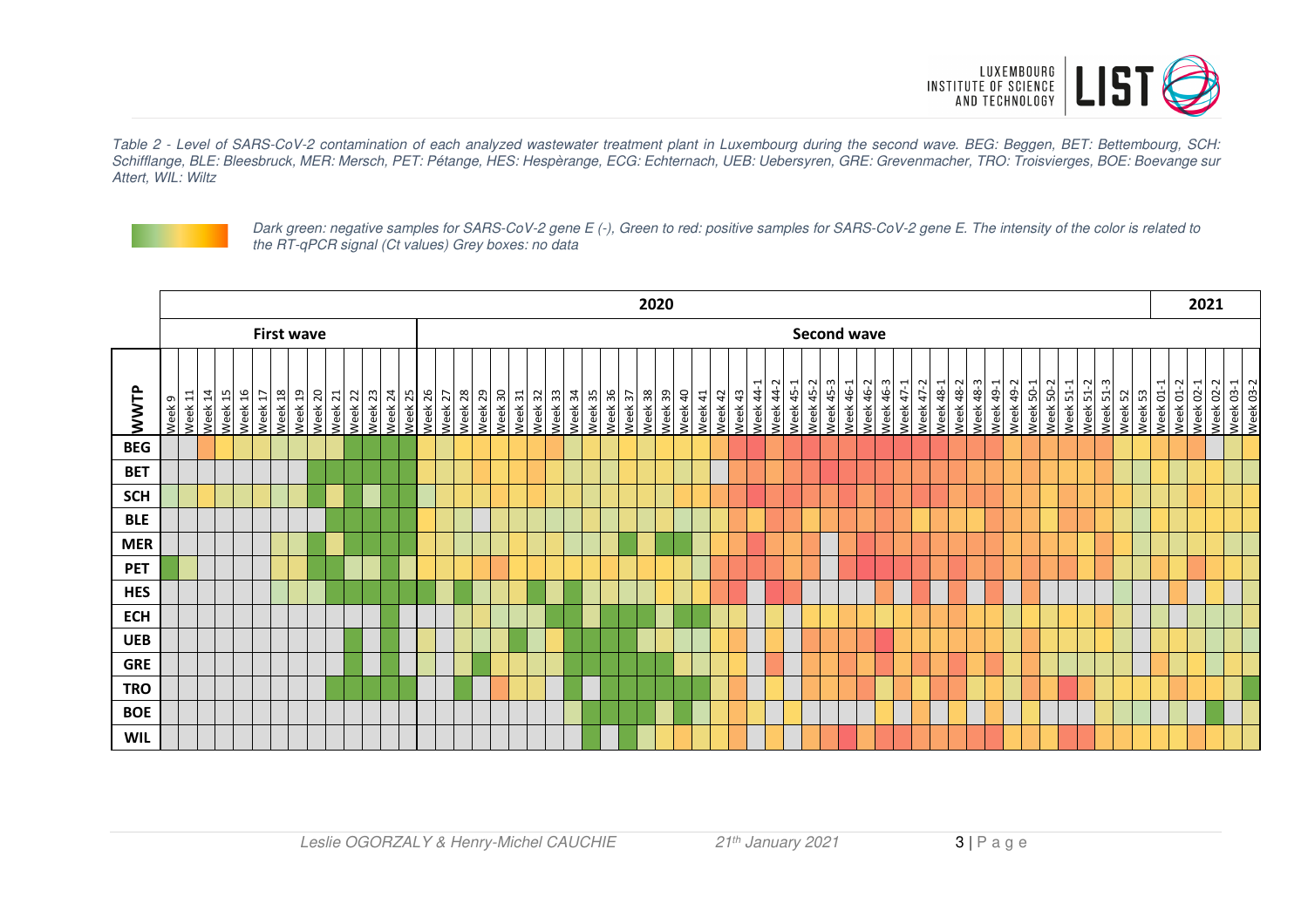





**Date** Mar Apr May Jun Jul Aug Sep Oct Nov Dec Jan Feb



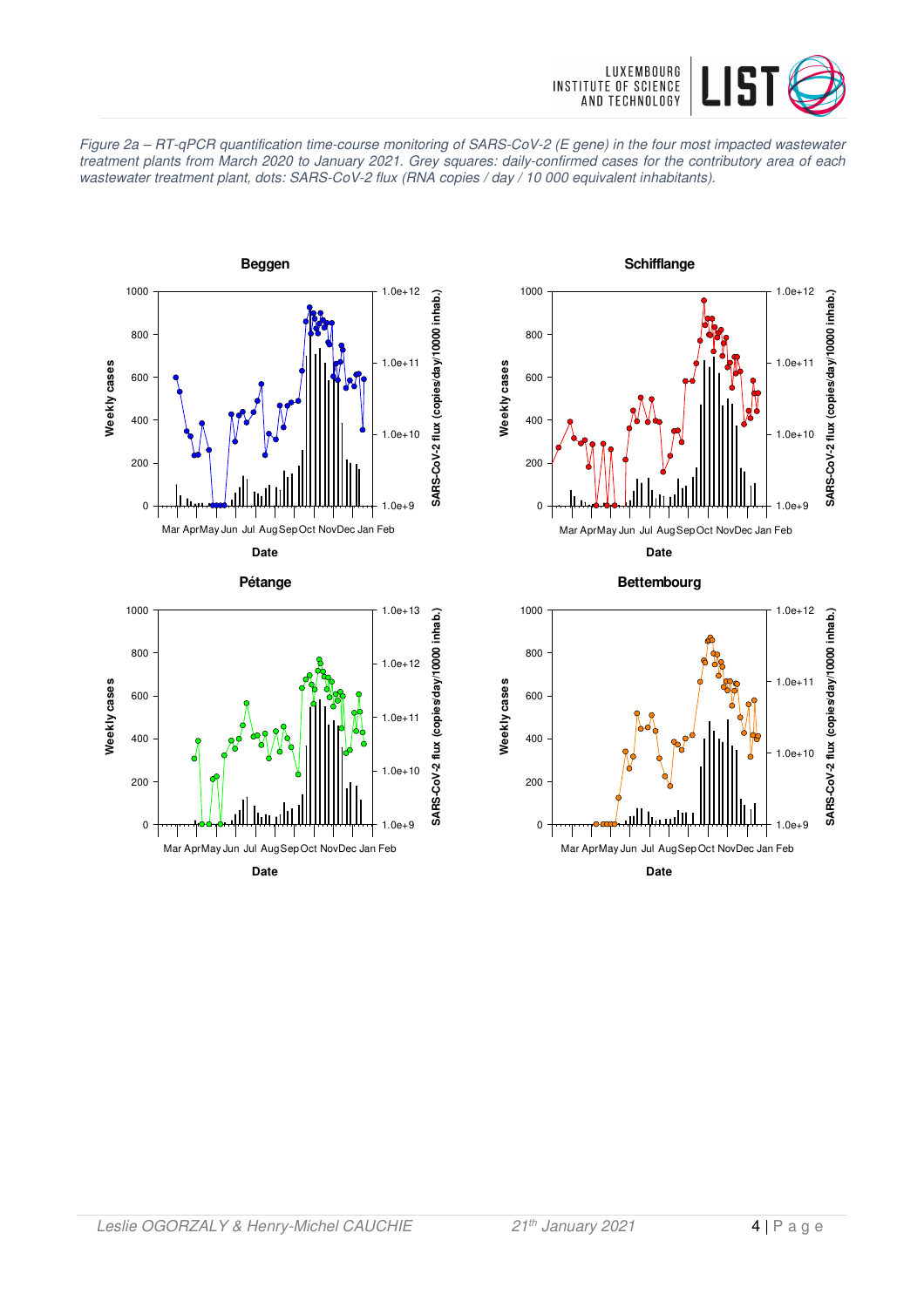









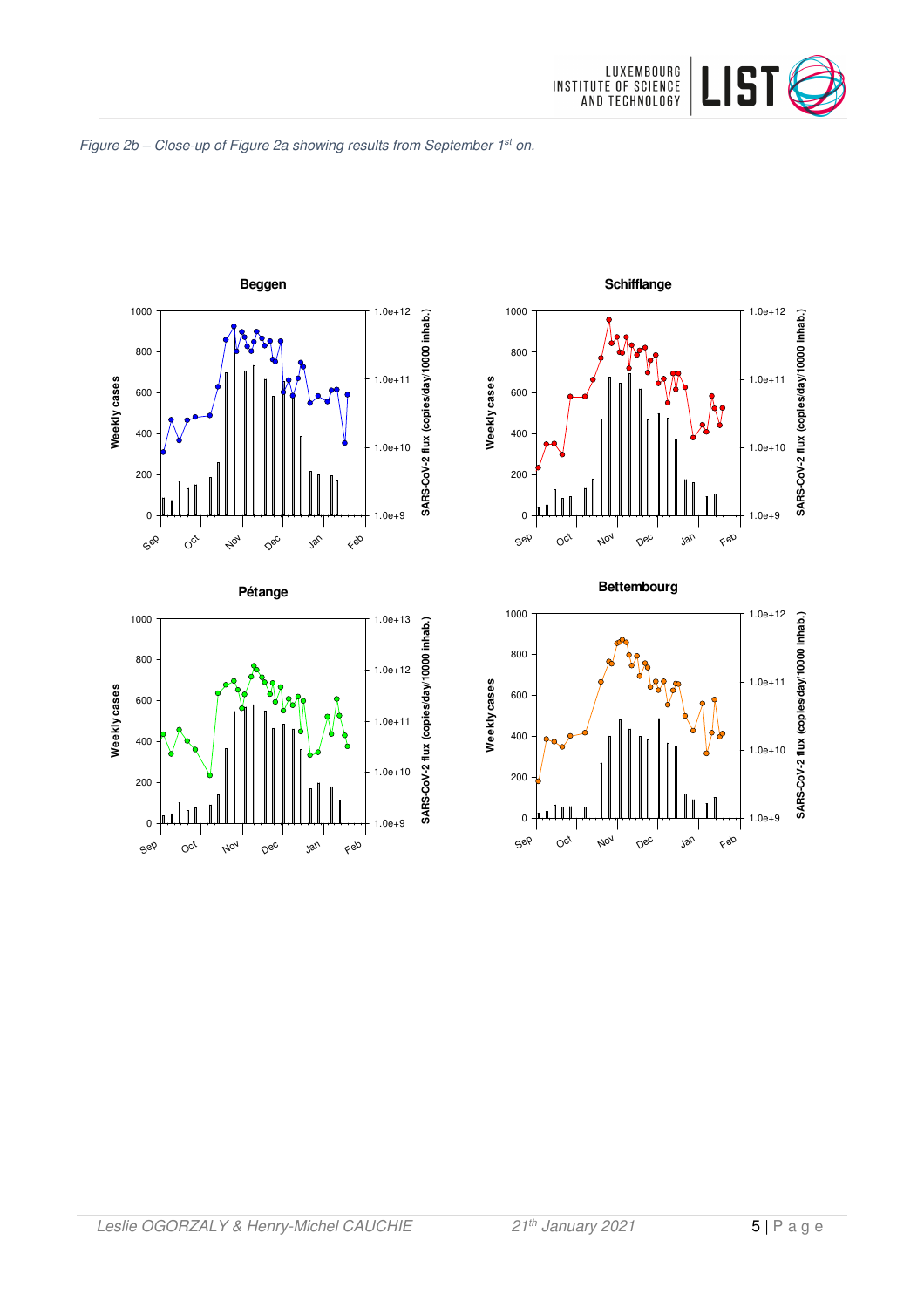

Figure 3a – RT-qPCR quantification time-course monitoring of SARS-CoV-2 (E gene) in Hespérange, Mersch and Boevangesur-Attert wastewater treatment plants from March 2020 to January 2021. Grey squares: daily-confirmed cases for the contributory area of each wastewater treatment plant, dots: SARS-CoV-2 flux (RNA copies / day / 10 000 equivalent inhabitants).





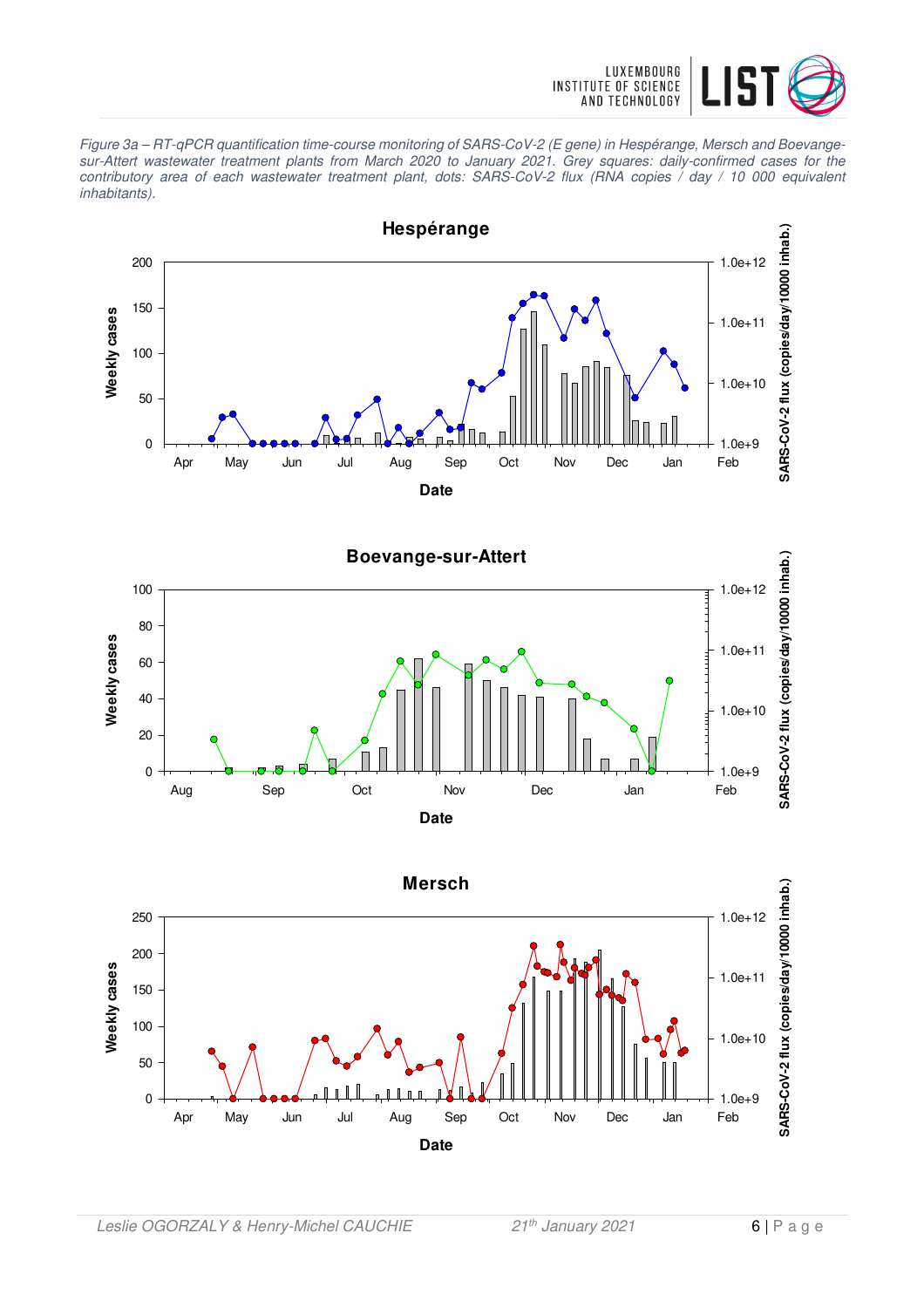







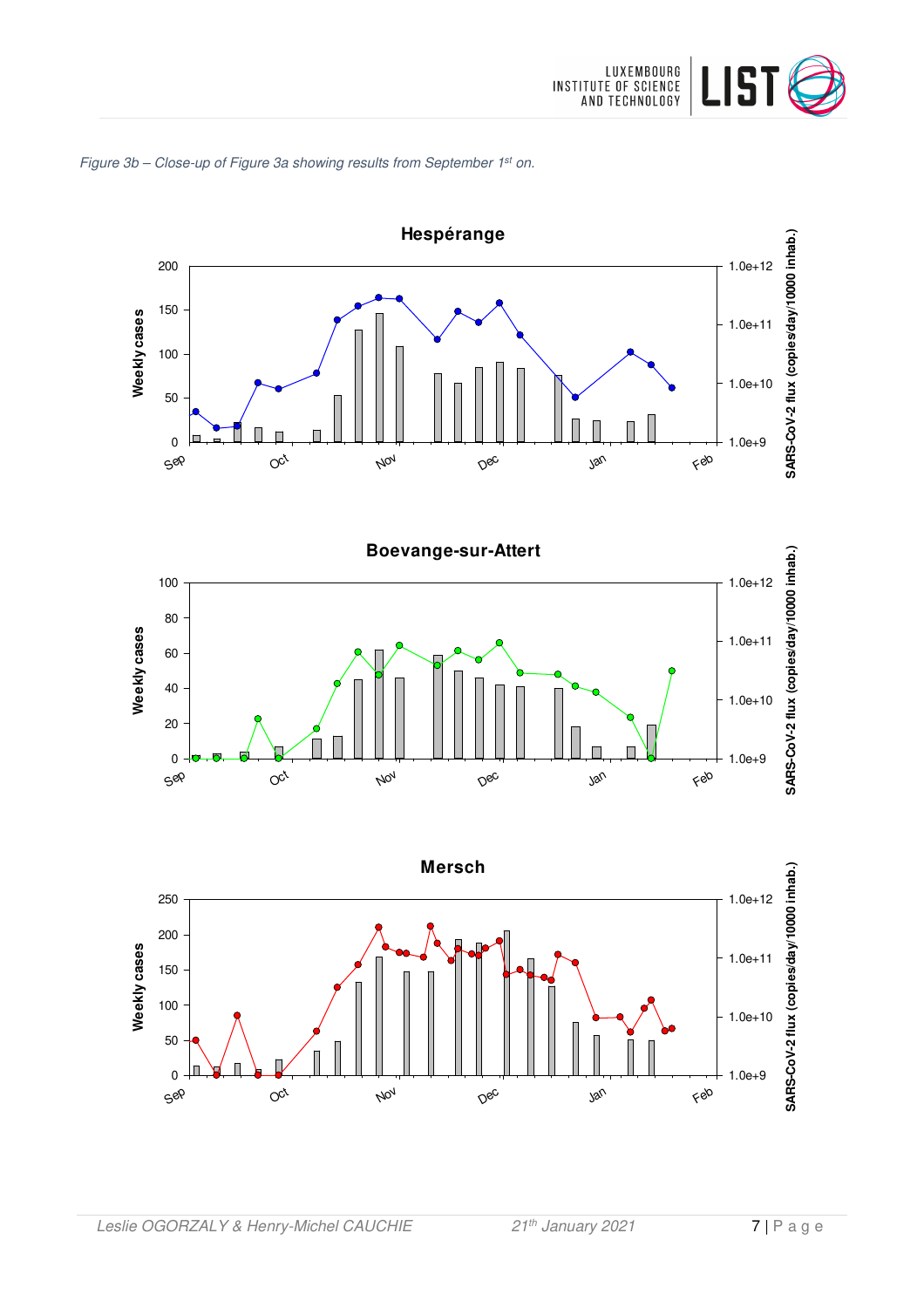

Figure 4a – RT-qPCR quantification time-course monitoring of SARS-CoV-2 (E gene) in SIDEST wastewater treatment plants from March 2020 to January 2021. Grey squares: daily-confirmed cases for the contributory area of each wastewater treatment plant, dots: SARS-CoV-2 flux (RNA copies / day / 10 000 equivalent inhabitants).





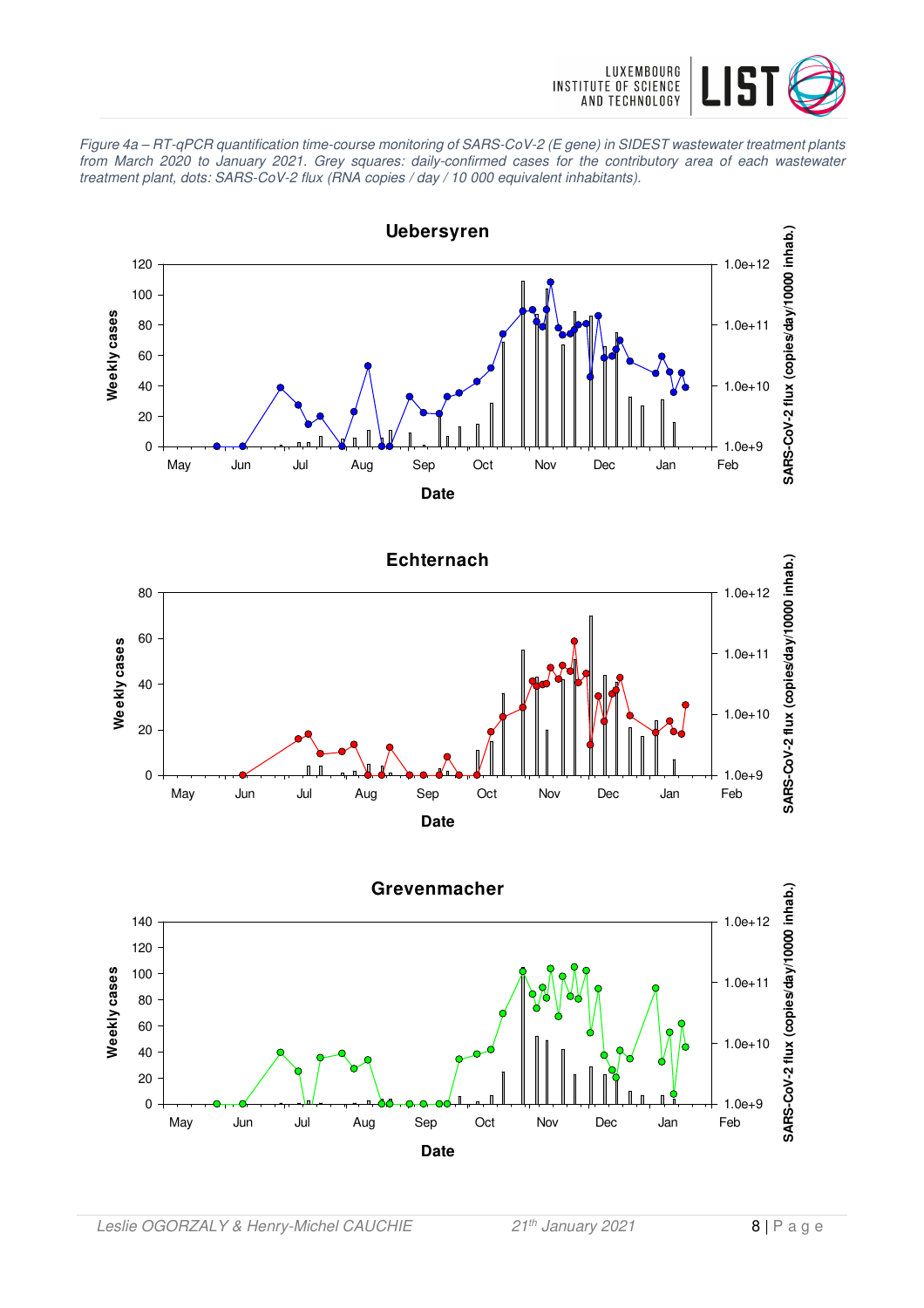







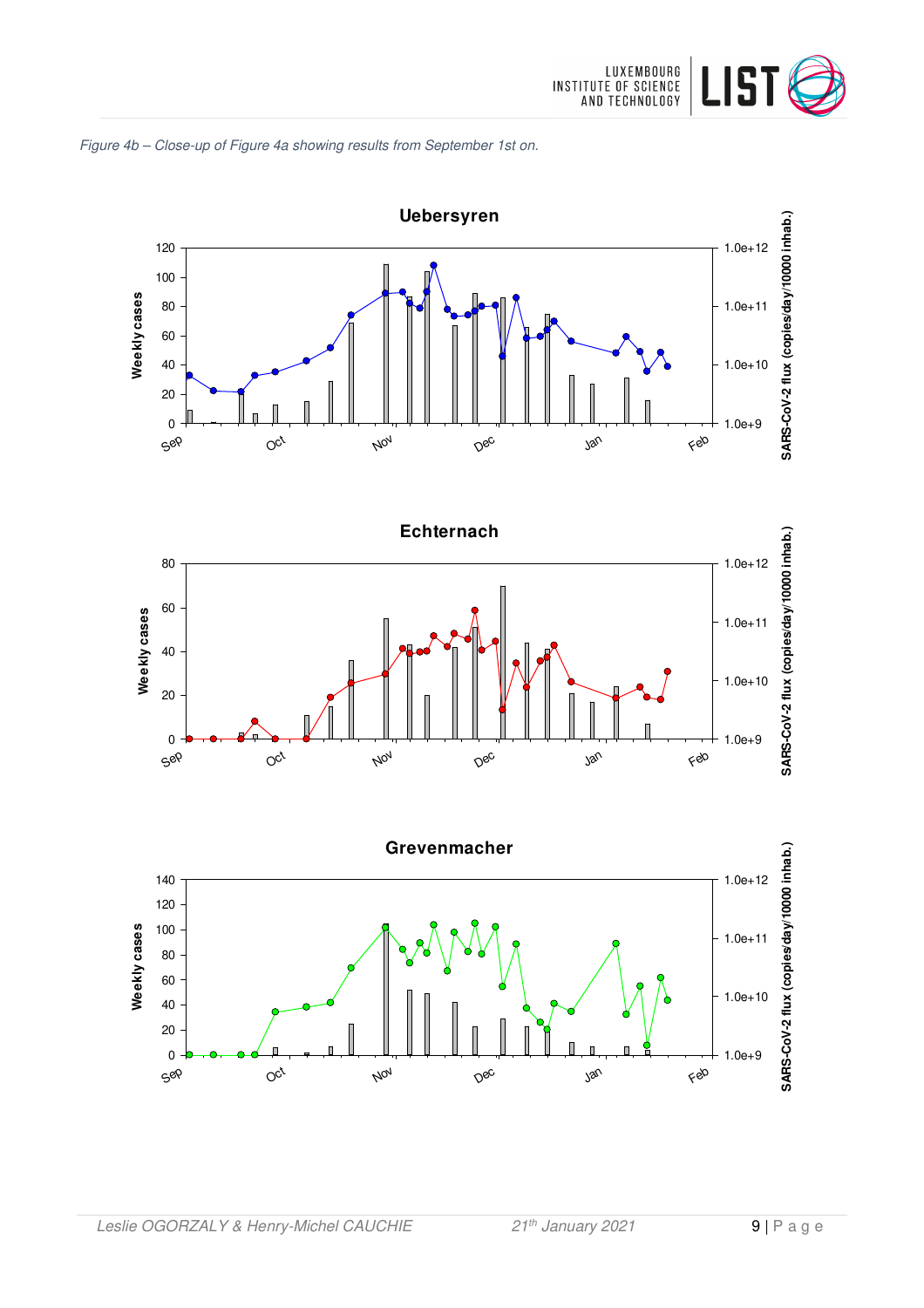

Figure 5a – RT-qPCR quantification time-course monitoring of SARS-CoV-2 (E gene) in SIDEN wastewater treatment plants from March 2020 to January 2021. Grey squares: daily-confirmed cases for the contributory area of each wastewater treatment plant, dots: SARS-CoV-2 flux (RNA copies / day / 10 000 equivalent inhabitants).





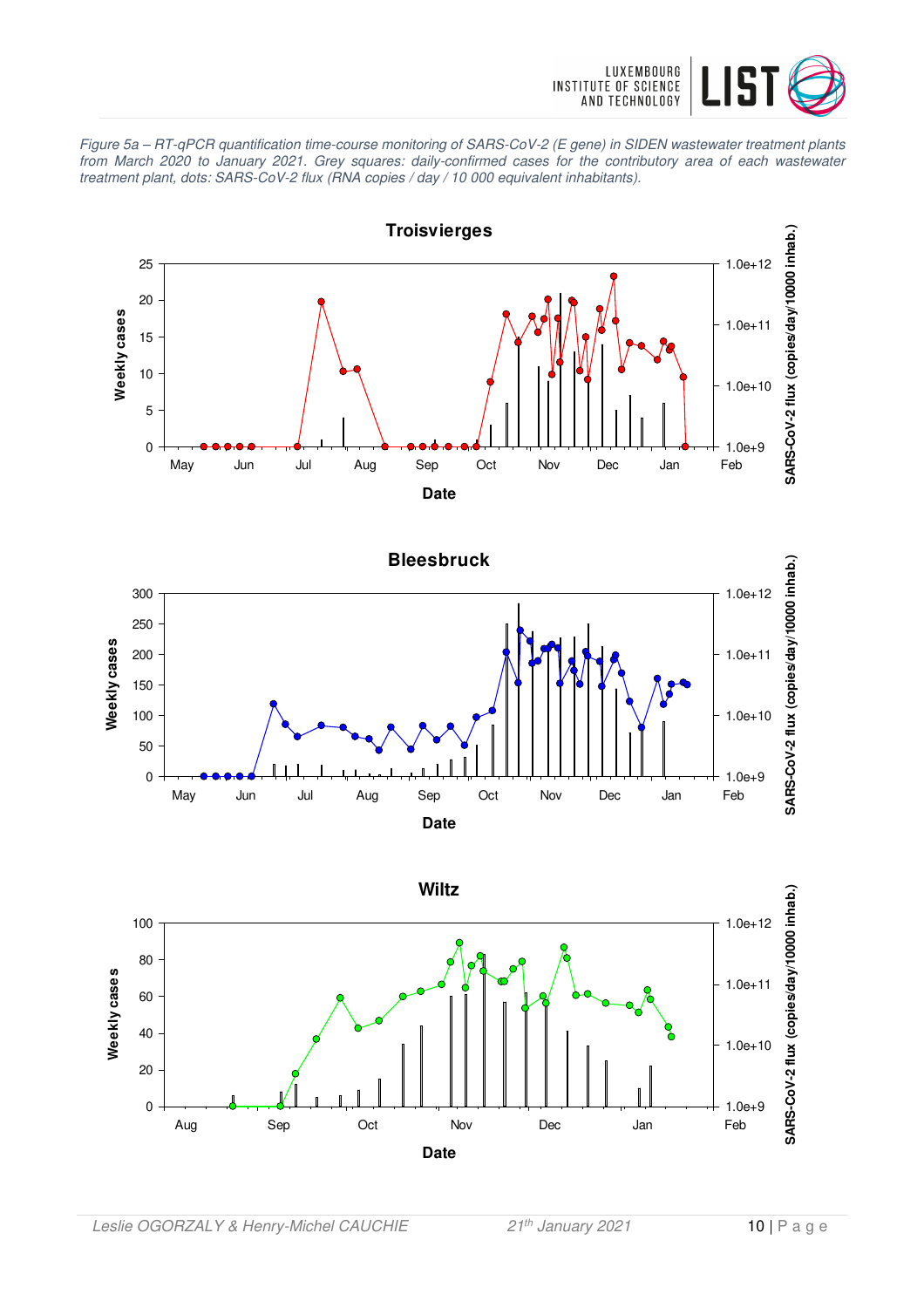







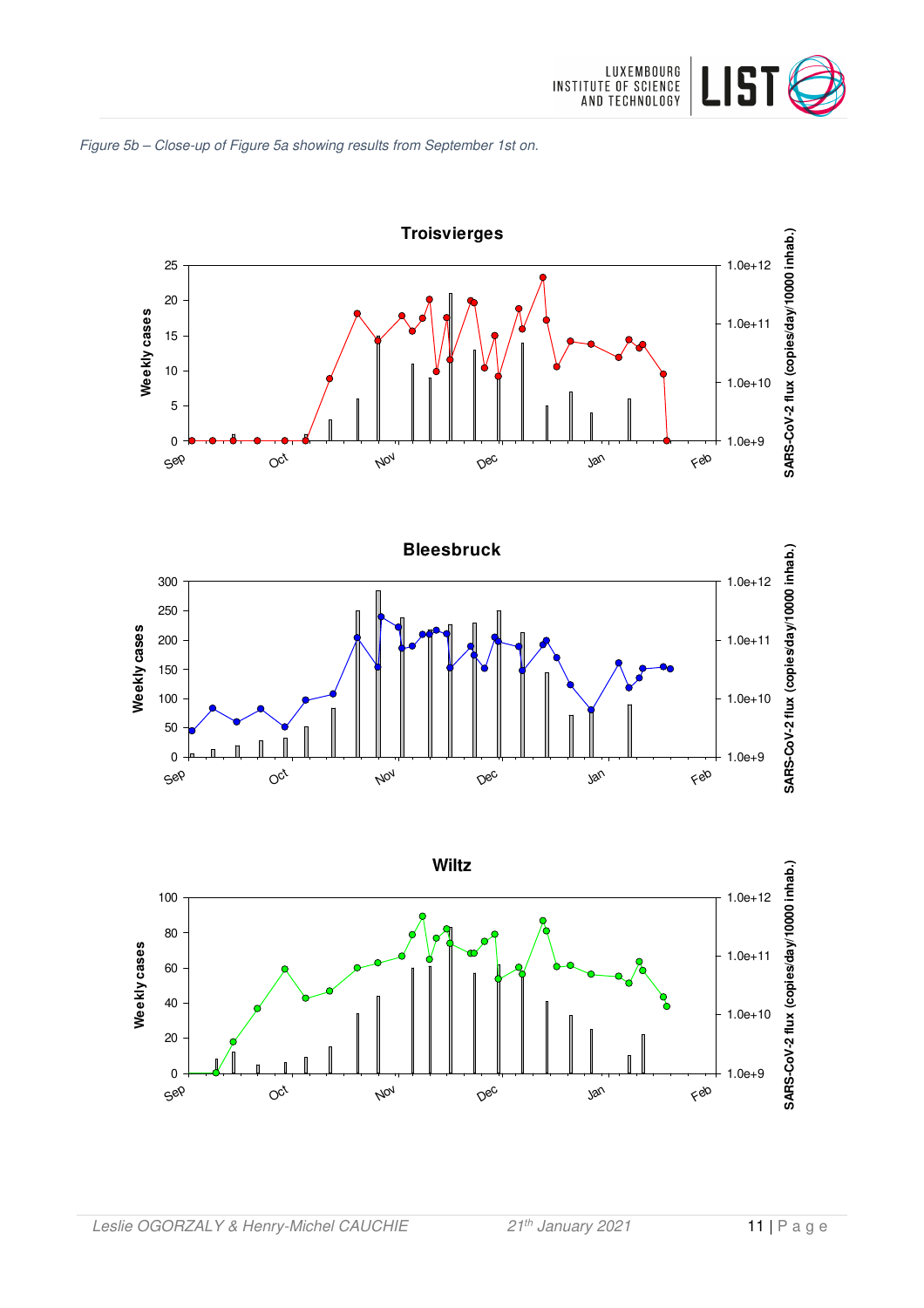

#### Table 3- Timing of sewage sampling since the beginning of the CORONASTEP study

|                     |                                    |                           |                        | 2019           |                                    |                                                                                         | 2020      |                        |            |                          |                                          |                         |                        |                        |                    |                        |                         |                         |                  |                         |      |             | 2021                                       |            |            |                                      |                          |             |      |                      |            |                     |            |            |            |                                            |                                                       |                       |                                        |                         |                |                                  |                          |            |                                                   |                     |                    |                          |           |                                                       |                  |
|---------------------|------------------------------------|---------------------------|------------------------|----------------|------------------------------------|-----------------------------------------------------------------------------------------|-----------|------------------------|------------|--------------------------|------------------------------------------|-------------------------|------------------------|------------------------|--------------------|------------------------|-------------------------|-------------------------|------------------|-------------------------|------|-------------|--------------------------------------------|------------|------------|--------------------------------------|--------------------------|-------------|------|----------------------|------------|---------------------|------------|------------|------------|--------------------------------------------|-------------------------------------------------------|-----------------------|----------------------------------------|-------------------------|----------------|----------------------------------|--------------------------|------------|---------------------------------------------------|---------------------|--------------------|--------------------------|-----------|-------------------------------------------------------|------------------|
| <b>WWTP</b>         | έÈ<br>îä,<br>abit<br>효 등<br>g<br>உ | Inhabitants<br>ಕ<br>conne | $\overline{4}$<br>Week | m<br>4<br>Week | <b>G</b><br>$\overline{a}$<br>Week | $\mathbf{\mathbf{\mathbf{\mathbf{\mathbf{\mathbf{\mathbf{\mathbf{H}}}}}}}$<br>S<br>Week | ണ<br>Week | $\overline{ }$<br>Week | G<br>Week! | $\overline{ }$<br>畜<br>Š | 4<br>$\overline{ }$<br>Week<br>.<br>Week | $\frac{15}{16}$<br>Week | $\overline{1}$<br>Week | $\frac{8}{18}$<br>Week | <u>¦ ಇ</u><br>Week | 0 <sup>2</sup><br>Week | $\overline{21}$<br>Week | ∣ ∾ ∣<br>$\sim$<br>Week | 23<br>Week       | $\frac{24}{25}$<br>Week | Week | 26<br>Week. | $\overline{\phantom{0}}$<br>$\sim$<br>Week | 28<br>Week | 29<br>Week | 50<br>$\frac{31}{2}$<br>Week<br>Week | $\sim$<br>$\sim$<br>Week | က္က<br>Week | Week | $34 - 5$<br>Week     | 96<br>Week | $\sim$<br>ო<br>Week | 38<br>Week | ခွာ<br>eek | 40<br>Week | $\overline{ }$<br>$\overline{4}$<br>녻<br>Š | $\sim$<br>$\overline{a}$<br>$\breve{\mathrm{e}}$<br>Š | $\frac{3}{4}$<br>Week | $4\frac{4}{5}$<br>45<br>Week<br>훇<br>چ | $\frac{9}{4}$<br>孟<br>Š |                | 48<br>$\sqrt{4}$<br>Week<br>Week | $\frac{9}{4}$<br>畜<br>కి | 50<br>Week | $\overline{ }$<br>ທ∣<br>$\breve{\mathrm{e}}$<br>Š | $\sim$<br>S<br>Week | ന∣<br>L<br>畜<br>-Š | $\overline{c}$<br>畜<br>Š | Week 02   | Week 03<br>Total samples<br>ന<br>$\overline{\bullet}$ |                  |
| Beggen              | 210000                             | 139731                    |                        |                |                                    |                                                                                         |           |                        |            |                          |                                          |                         |                        |                        |                    |                        |                         |                         |                  |                         |      |             |                                            |            |            |                                      |                          |             |      |                      |            |                     |            |            |            |                                            |                                                       |                       |                                        |                         |                |                                  |                          |            |                                                   |                     |                    |                          |           |                                                       | 57               |
| Bettembourg         | 95000                              | 53606                     |                        |                |                                    |                                                                                         |           |                        |            |                          |                                          |                         |                        |                        |                    |                        |                         |                         |                  |                         |      |             |                                            |            |            |                                      |                          |             |      |                      |            |                     |            |            |            |                                            |                                                       |                       |                                        |                         |                |                                  |                          |            |                                                   |                     |                    |                          |           |                                                       | $\frac{1}{2}$ 51 |
| <b>Schifflange</b>  | 90000                              | 68143                     |                        |                |                                    |                                                                                         |           |                        |            |                          |                                          |                         |                        |                        |                    |                        |                         |                         |                  |                         |      |             |                                            |            |            |                                      |                          |             |      |                      |            |                     |            |            |            |                                            |                                                       |                       |                                        |                         |                |                                  |                          |            |                                                   |                     |                    |                          |           |                                                       | 66               |
| Bleesbrück          | 80000                              | 30930                     |                        |                |                                    |                                                                                         |           |                        |            |                          |                                          |                         |                        |                        |                    |                        |                         |                         |                  |                         |      |             |                                            |            |            |                                      |                          |             |      |                      |            |                     |            |            |            |                                            |                                                       |                       |                                        |                         | $\overline{2}$ |                                  |                          |            | -3                                                |                     |                    |                          |           |                                                       | $\sqrt{50}$      |
| Mersch              | 70000                              | 30473                     |                        |                |                                    |                                                                                         |           |                        |            |                          |                                          |                         |                        |                        |                    |                        |                         |                         |                  |                         |      |             |                                            |            |            |                                      |                          |             |      |                      |            |                     |            |            |            |                                            |                                                       |                       |                                        |                         |                |                                  |                          |            |                                                   |                     |                    |                          |           |                                                       | $\sqrt{53}$      |
| Pétange             | 50000                              | 59481                     |                        |                |                                    |                                                                                         |           |                        |            |                          |                                          |                         |                        |                        |                    |                        |                         |                         |                  |                         |      |             |                                            |            |            |                                      |                          |             |      |                      |            |                     |            |            |            |                                            |                                                       |                       |                                        |                         |                |                                  |                          |            |                                                   |                     |                    |                          |           |                                                       | 61               |
| Hesperange          | 36000                              | 15479                     |                        |                |                                    |                                                                                         |           |                        |            |                          |                                          |                         |                        |                        |                    |                        |                         |                         |                  |                         |      |             |                                            |            |            |                                      |                          |             |      |                      |            |                     |            |            |            |                                            |                                                       |                       |                                        |                         |                |                                  |                          |            |                                                   |                     |                    |                          |           |                                                       | $\frac{1}{39}$   |
| Echternach          | 36000                              | 7499                      |                        |                |                                    |                                                                                         |           |                        |            |                          |                                          |                         |                        |                        |                    |                        |                         |                         |                  |                         |      |             |                                            |            |            |                                      |                          |             |      |                      |            |                     |            |            |            |                                            |                                                       |                       |                                        |                         | $\overline{2}$ |                                  |                          |            | 3                                                 |                     |                    |                          |           |                                                       | 41               |
| Uebersyren          | 35000                              | 18600                     |                        |                |                                    |                                                                                         |           |                        |            |                          |                                          |                         |                        |                        |                    |                        |                         |                         |                  |                         |      |             |                                            |            |            |                                      |                          |             |      |                      |            |                     |            |            |            |                                            |                                                       |                       |                                        |                         |                |                                  |                          |            |                                                   |                     |                    |                          |           |                                                       | 44               |
| Grevenmacher        | 47000                              | 9835                      |                        |                |                                    |                                                                                         |           |                        |            |                          |                                          |                         |                        |                        |                    |                        |                         |                         |                  |                         |      |             |                                            |            |            |                                      |                          |             |      |                      |            |                     |            |            |            |                                            |                                                       |                       |                                        |                         | $\overline{2}$ |                                  |                          |            | 3                                                 |                     |                    |                          |           |                                                       | 44               |
| Troisvierges        | 5000                               | 3411                      |                        |                |                                    |                                                                                         |           |                        |            |                          |                                          |                         |                        |                        |                    |                        |                         |                         |                  |                         |      |             |                                            |            |            |                                      |                          |             |      |                      |            |                     |            |            |            |                                            |                                                       |                       |                                        |                         |                |                                  |                          |            |                                                   |                     |                    |                          |           |                                                       | 44               |
| Boevange sur Attert | 15000                              | 1170                      |                        |                |                                    |                                                                                         |           |                        |            |                          |                                          |                         |                        |                        |                    |                        |                         |                         |                  |                         |      |             |                                            |            |            |                                      |                          |             |      |                      |            |                     |            |            |            |                                            |                                                       |                       |                                        |                         |                |                                  |                          |            |                                                   |                     |                    |                          |           |                                                       | 24               |
| Wiltz               | 16500                              | 6944                      |                        |                |                                    |                                                                                         |           |                        |            |                          |                                          |                         |                        |                        |                    |                        |                         |                         |                  |                         |      |             |                                            |            |            |                                      |                          |             |      |                      |            |                     |            |            |            |                                            |                                                       |                       |                                        |                         |                |                                  |                          |            |                                                   |                     |                    |                          |           |                                                       | 34               |
| <b>Total</b>        | 785500                             | 445302                    |                        |                | 2 <sup>1</sup>                     |                                                                                         |           | $\overline{2}$         |            |                          |                                          | $\overline{2}$          |                        | 5                      | 5                  | 6                      | 8                       | 10                      | $\boldsymbol{8}$ | 11                      | 8    | 9           |                                            | $11$   9   |            | 11<br>  11                           | 11                       | 10          |      | $12 \mid 12 \mid 12$ |            | 13                  | $13$ 13    |            | 13         | $13 \mid 12$                               |                                                       | $\vert$ 13,           | 19                                     |                         | 28 35 24       |                                  | 37 24 24                 |            |                                                   | 35 33 9 23          |                    |                          | 23 24 608 |                                                       |                  |
| Pop Lux (2019)      |                                    | 613901                    |                        |                |                                    |                                                                                         |           |                        |            |                          |                                          |                         |                        |                        |                    |                        |                         |                         |                  |                         |      |             |                                            |            |            |                                      |                          |             |      |                      |            |                     |            |            |            |                                            |                                                       |                       |                                        |                         |                |                                  |                          |            |                                                   |                     |                    |                          |           |                                                       |                  |
|                     |                                    | 72.54%                    |                        |                |                                    |                                                                                         |           |                        |            |                          |                                          |                         |                        |                        |                    |                        |                         |                         |                  |                         |      |             |                                            |            |            |                                      |                          |             |      |                      |            |                     |            |            |            |                                            |                                                       |                       |                                        |                         |                |                                  |                          |            |                                                   |                     |                    |                          |           |                                                       |                  |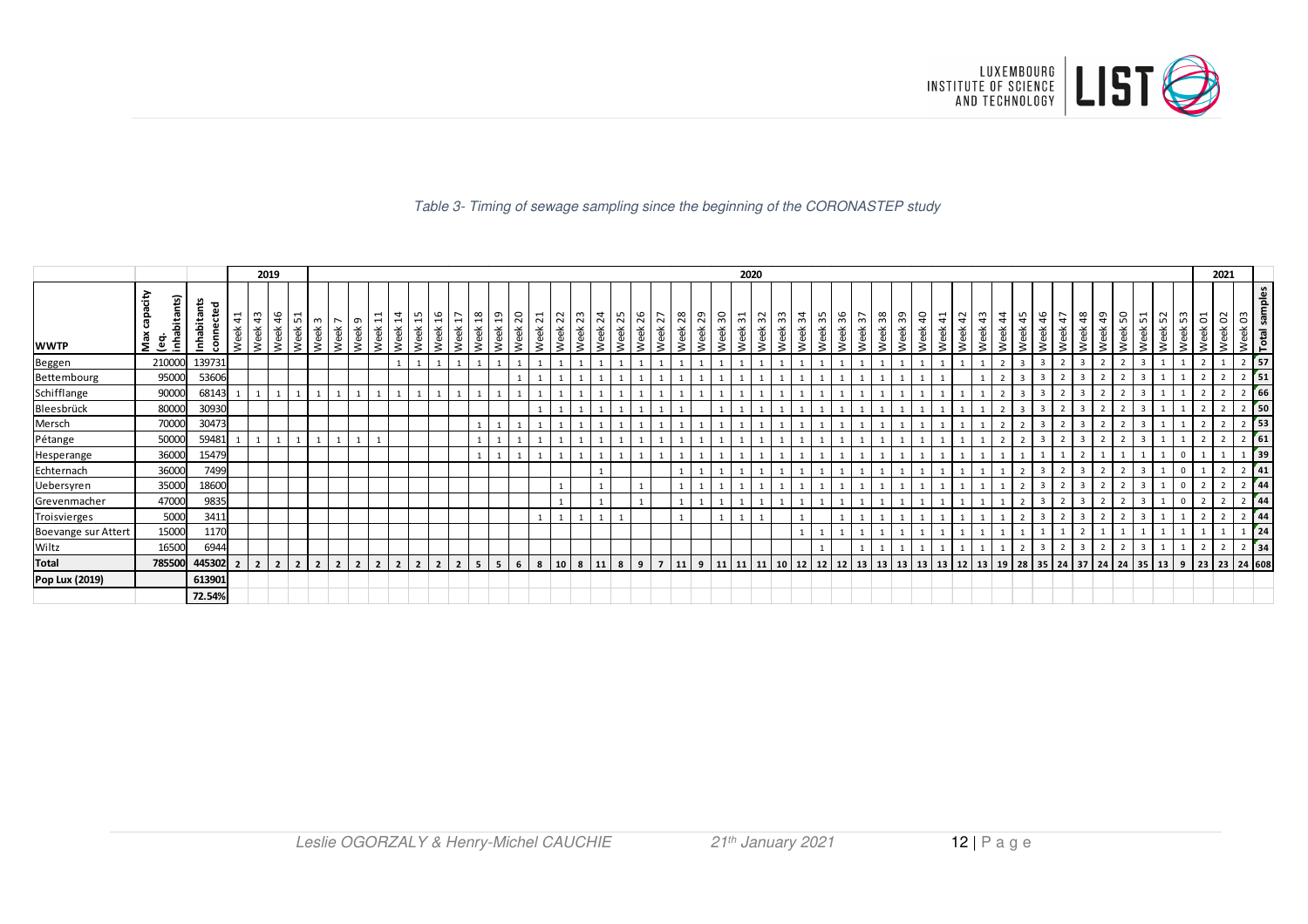# Materials and Methods



#### **Sewage samples**

From March 2020 to January 2021, up to thirteen WWTPs were sampled at the inlet of the plant according to the planning presented in Table 3. The operators of the WWTPs sampled a 24-h composite sample of 96 samples according to your own sampling procedure. Composite sample was stored at 4°C until sample processing.

#### **Sample processing**

The samples were transported to the laboratory at 4°C and viral RNA was isolated on the day of sampling. Larger particles (debris, bacteria) were removed from the samples by pelleting using centrifugation at 2,400 x g for 20 min at 4°C. A volume of 120 mL of supernatant was filtered through Amicon® Plus-15 centrifugal ultrafilter with a cut-off of 10 kDa (Millipore) by centrifugation at 3,220 x g for 25 min at 4°C. The resulting concentrate was collected and 140 µL of each concentrate was then processed to extract viral RNA using the QIAamp Viral RNA mini kit (Qiagen) according to the manufacturer's protocol. Elution of RNA was done in 60 μL of elution buffer.

#### **Real-time One-Step RT-PCR**

Samples are screened for the presence of *Sarbecovirus (Coronaviridae, Betacoronaviruses*) and/or SARS-CoV-2 virus RNA by two distinct real-time one-step RT-PCR, one on the E gene (Envelope small membrane protein) and the second on the N gene (nucleoprotein). The E gene real-time RT-PCR can detect Sarbecoviruses, i.e. SARS-CoV, SARS-CoV-2 and closely related bat viruses. In the context of the COVID19 pandemic, it can be assumed that only SARS-CoV-2 strains will be detected by this assay given that SARS-CoV virus has been eradicated and other bat viruses do not commonly circulate in the human population. The E gene assay is adapted from Corman et al. [17]. The N gene real-time RT-PCR assay (N1 assay) specifically detects SARS-CoV-2 virus. It is adapted from the CDC protocol<sup>1</sup>. The two primers/probe sets are presented in Table 3. The RTqPCR protocols and reagents were all provided by the LIH.

| <b>Target</b> | <b>Primer name</b> | Primer sequence (5' to 3')                     | <b>References</b> |
|---------------|--------------------|------------------------------------------------|-------------------|
| E gene        | E Sarbeco F1       | 5-ACAGGTACGTTAATAGTTAATAGCGT-3                 | Corman et al.,    |
|               | E Sarbeco R2       | 5-ATATTGCAGCAGTACGCACACA-3                     | 2020              |
|               | E Sarbeco P1       | 5'-FAM-ACACTAGCCATCCTTACTGCGCTTCG-BHQ1         |                   |
| N gene        | 2019-nCoV N1 Fw    | 5'-GAC CCC AAA ATC AGC GAA AT-3'               | CDC               |
|               | 2019-nCoV N1 Rv    | 5'-TCT GGT TAC TGC CAG TTG AAT CTG-3'          |                   |
|               | 2019-nCoV N1 Probe | 5'-FAM-ACC CCG CAT TAC GTT TGG TGG ACC-BHQ1-3' |                   |

#### Table 4 – RT-qPCR primer-probe sets

Each reaction contained 5 μL of RNA template, 5 μL of TaqPath 1-step RT-qPCR MasterMix (A15299, Life Technologies), 0.5 µL of each primer (20 µM) and probe (5 µM) and the reaction volume was adjusted to a final volume of 20 μL with molecular biology grade water. Thermal cycling reactions were carried out at 50 °C for 15 min, followed by 95 °C for 2 min and 45 cycles of 95 °C for 3 sec and 58°C (E gene) or 55°C (N gene) for 30 sec using a Viia7 Real-Time PCR Detection System (Life Technologies). Reactions were considered positive (limit of detection – LOD) if the cycle threshold (Ct value) was below 40 cycles.

<sup>1</sup> https://www.cdc.gov/coronavirus/2019-ncov/downloads/rt-pcr-panel-primer-probes.pdf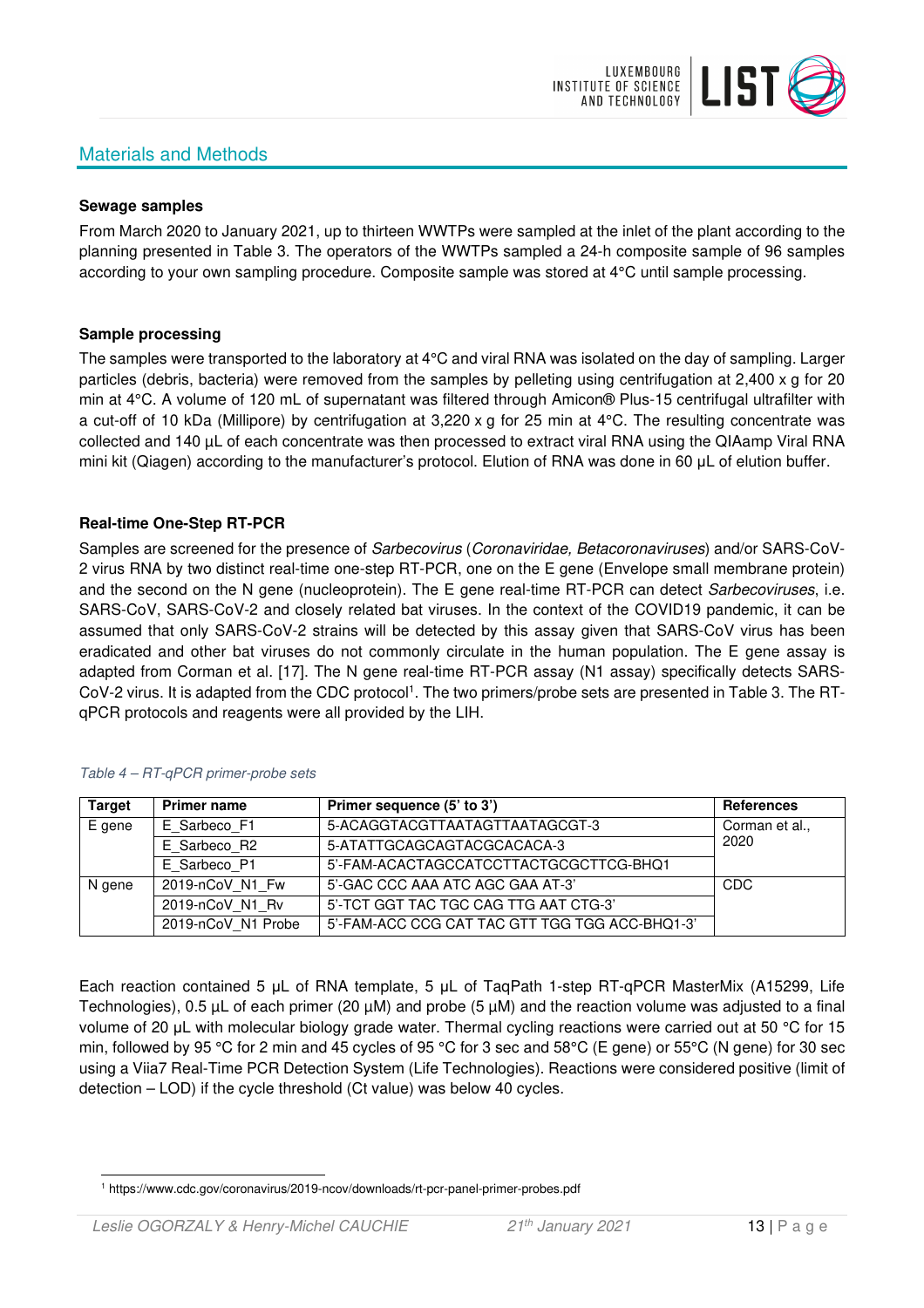

### **Controls**

A non-target RNA fragment commercially available (VetMAX™ Xeno™ IPC and VetMAX™ Xeno™ IPC Assay, ThermoFischer Scientific) was added to the viral RNA extract from sewage concentrates as an internal positive control (IPC). This IPC-RNA is used to control the performance of the RT-qPCR (E gene) and to detect the presence of RT-qPCR inhibitors.

Viral RNA copies quantification of both targeting genes in wastewater samples was performed using RT-qPCR standard curves generated using EDX SARS-CoV-2 Standard (Biorad). This standard is manufactured with synthetic RNA transcripts containing 5 targets (E, N, S, ORF1a, and RdRP genes of SARS-CoV-2, 200,000 copies/mL each). Using such a standard, the limits of quantification (LOQ) of both RT-qPCR assays were estimated to 1 RNA copy per reaction (Figure 6).



Figure 6 – RT-qPCR standard curves established for both targeting genes (E gene and N gene) of SARS-CoV-2 using a commercially available standard (Biorad).

## **Data interpretation**

A sample is declared positive for the presence of SARS-CoV-2 if both targets (E and N gene) are detected with Ct values less than or equal to the LOQ. If only one target is detected or if target genes are detected with Ct values between the LOD and the LOQ, samples are reported as presumptive positive (+/-). A sample is declared negative when no target genes are detected (Ct values superior to the LOD).

In case of presumptive positive, sample is tested again using another RT-qPCR detection assay (Allplex 2019 nCoV Assay, Seegene). This commercially available detection kit is a multiplex real-time RT-PCR assay for simultaneous detection of three target genes of SARS-CoV-2 in a single tube. The assay is designed to detect RdRP and N genes specific for SARS-CoV-2, and E gene specific for all Sarbecovirus including SARS-CoV-2.

As shown in Figure 7, a highly significant correlation (Pearson Correlation,  $R^2=0.964$ ,  $p = 5.979.10^{-24}$ ) was obtained between the SARS-CoV-2 RNA concentrations estimated using the E gene and the N gene, respectively. Therefore, only the E gene results were presented in this report.